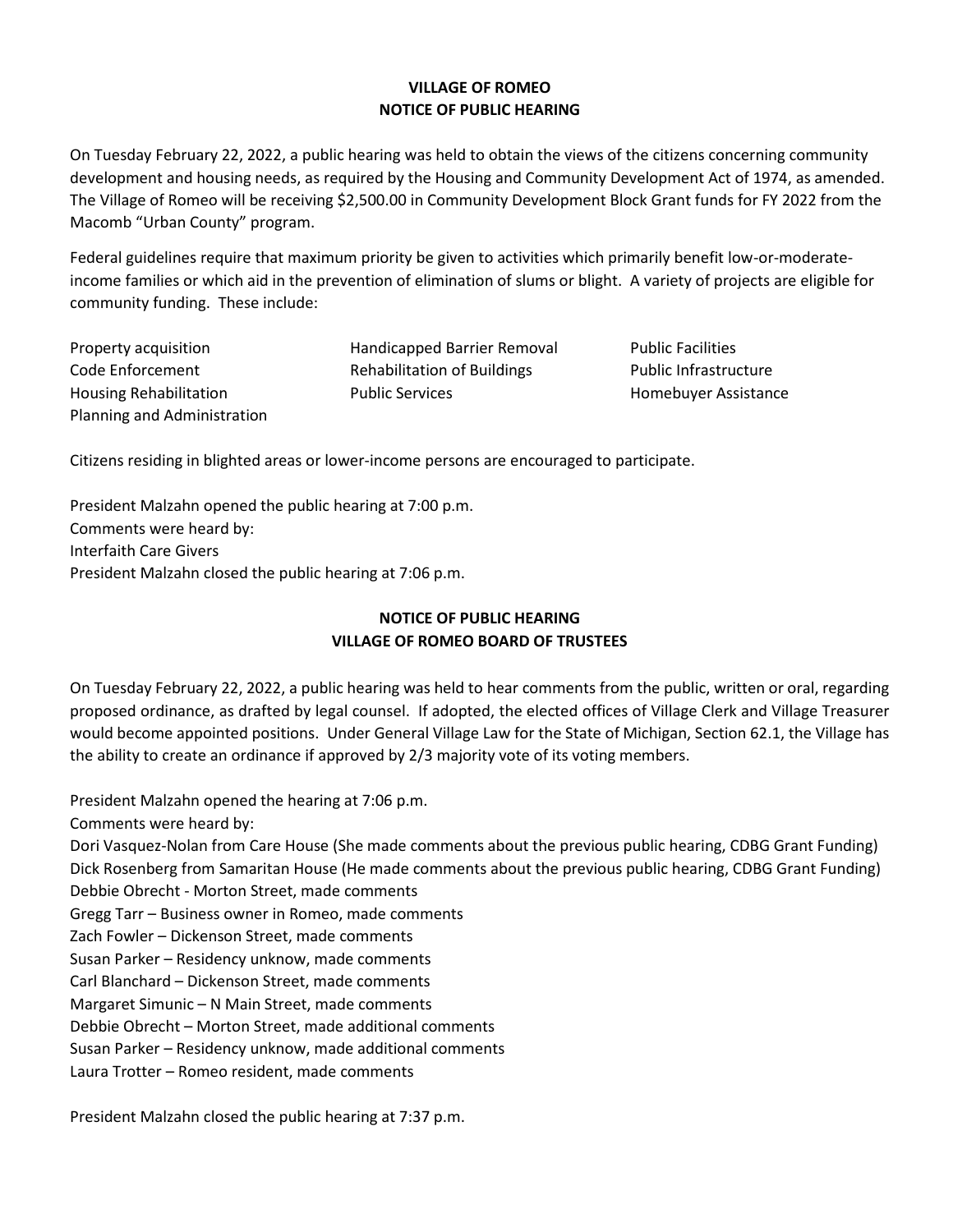Board of Trustees Meeting **Minutes** Date: February 22, 2022 Time: 7:00 p.m. Location: 361 Morton Street, Romeo, MI 48065 South Building Meeting Room

- PRESENT: Bartholomew Edwards Fowler Hart Parker Poznanski President Malzahn
	- 1. Call to order pledge of allegiance. President Malzahn called the meeting to order at 7:37 p.m.
	- 2. CONSENT AGENDA *(minutes January 18, 2022, Special Meeting February 7, 2022 and CLOSED SESSION February 7, 2022), (council bills/vendor report \$49,783.61 AND \$238,700.45, meeting agenda) – was requested to pull out the agenda for separate approval* **MOTION by Hart second by Bartholomew to approve the Consent Agenda [with the removal of the agenda] AYES: Hart, Bartholomew, Fowler, Edwards, Poznanski, Malzahn NAYS: Parker Motion carried.**

**MOTION by Hart second by Edwards to approve the agenda with the additions of F. Parks and Rec proposal and G. Audit report (Trustee Poznanski's request) AYES: All NAYS: None Motion carried.** 

- 3. Special Presentations None
- 4. Correspondence(s) Letter from State Senator Doug Wozniak was discussed.
- 5. Public Comment None
- 6. Officer reports
	- a. President

Negotiations have begun for the Romeo Middle School Resource Officer. I hosted a consortium meeting with all parties on January  $24<sup>th</sup>$  to determine the proper process. Next steps include an intergovernmental agreement between Bruce and Romeo to grant jurisdiction to Romeo at the RMS campus. Bruce Twp BOT authorized their legal counsel to draft the agreement and at their February 16<sup>th</sup> meeting approved Mr. Sieberts initial draft, I should receive it shortly for Romeo's review. Once jurisdiction is established we will then look at funding options and seek approvals from all Boards – RCS, Bruce and Romeo. We hope to have an officer on site by April.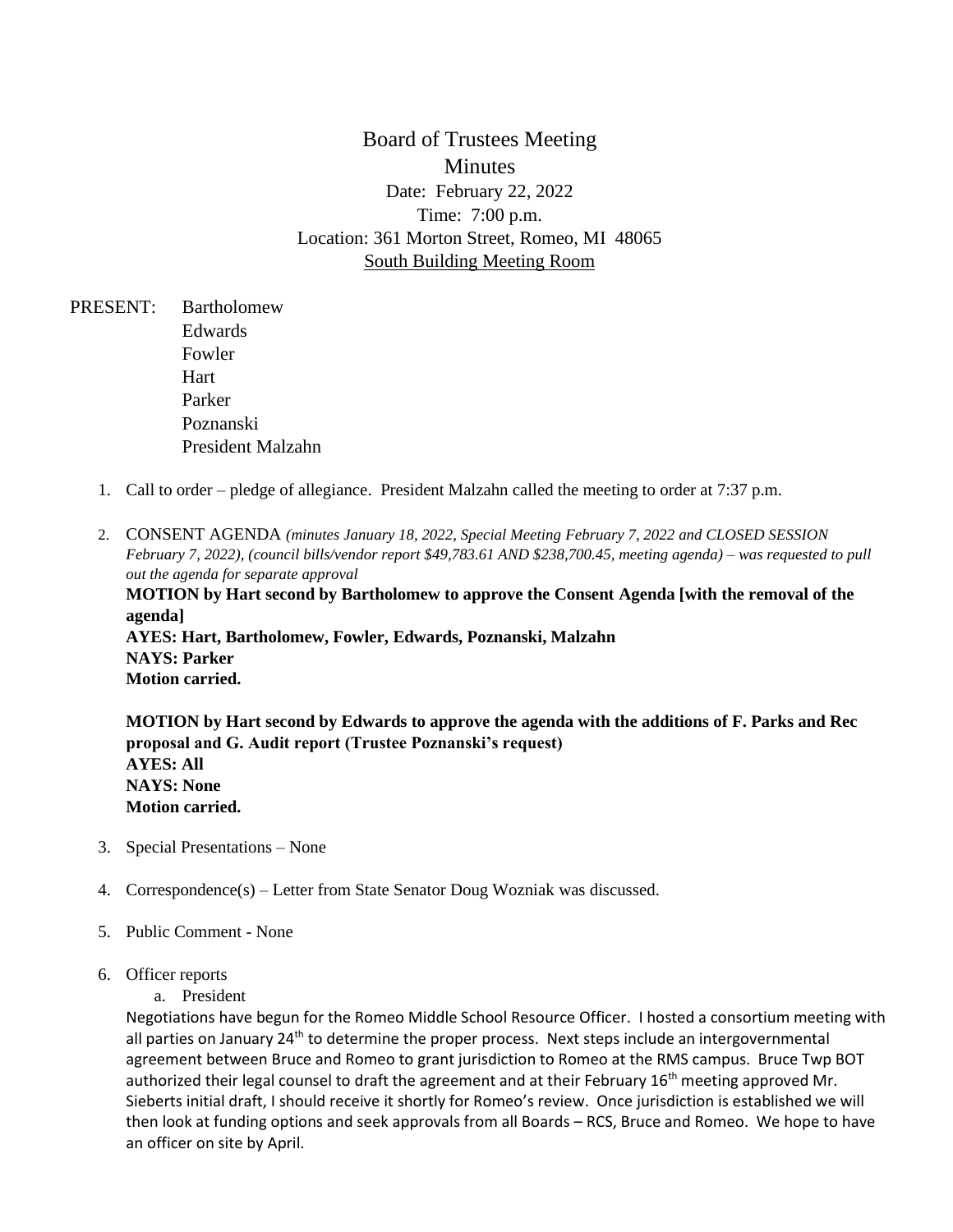Romeo Waste Water Treatment Plant Supervisor Al Lapeer and I hosted a fact-finding tour of our WWTP facility on February 7<sup>th</sup>. In attendance were County Drain Commissioner Candice Miller and members of her team, Macomb County Commission Chairman Don Brown, Lisa Damon Brown representing Senator Wozniak's office, Bruce Township Supervisor Mike Fillbrook, and engineers from the firms of Hubble Roth and Clark and Fishbeck. The purpose of the tour was to provide a site-inspection and discussion for possible future expansion. A partnership with funding from Macomb County would allow our 2.2 million gallons per day Romeo facility, to expand, permitting the acceptance of additional flows from neighboring industrial businesses in both Bruce and Armada Twp's. The financial benefit to Romeo in maintaining this facility (especially with the loss of revenue from the closure of the Ford Engine Plant) combined with job creation and new tax revenues from the industrial growth in that area will be significant. Our guided walking tour was a tremendous success and Al and his staff received many compliments on the

condition and efficiencies for plant operations. Candice Miller and Don Brown, both who had never been invited to tour the facility before, stated what an important role our infrastructure provides for this area. Everyone on the tour agreed that Romeo should be very proud of this investment, how meticulously it is cared for, and what a great job Al and his staff do out there.

My sincere thanks to Al, Dennis, Doug, Steve and Calvin for the job you do. Unlike our DPW and Police Officers who are out and about, visible to our residents as they do their jobs receiving kudos and thank you's, these guys are more behind the scenes and we should not take them for granted. Without out them we would be up to our you-know-whats in the muck and mire that they take in, treat and return to the east pond creek as drinkable water.

The MittTV went along with their crew and made a short PSA. I encourage all of you to watch the video on their page [@ https://themitttv.com/video.php?id=5127&cid=59](https://themitttv.com/video.php?id=5127&cid=59)

I attended the Samaritan House Pasta Night fundraiser on February 9<sup>th</sup>. Thank you to Ruth Heidebreicht for inviting me to sit at her sponsored table. The Samaritan House does such an amazing job in caring and supporting so many in need right here in our community. They are currently collecting goods and monetary donations for their Easter Food drive. If you are able to lend them your support there are many who will benefit from it.

As always I continue to hold regular office hours to meet with our property and business owners to address their concerns. If you have a concern, compliment or complaint that you need assistance with, please call my office at 586-752-3565, ext 3

#### b. Clerk

On January 20<sup>th</sup>, I was honored to hold the Macomb County Clerk's Association luncheon her in Romeo. This is the first time this organization has had their meeting in Romeo. There were over 25 clerks in attendance including Macomb County Clerk Anthony Forlini.

Also, this past January I attended classes and passed my exam to become a State of Michigan Assessors Technician. We now can say we have an assessor in the Village offices.

Thank you to Al Lapeer for hosting a grand tour of our Waster Water Treatment Plant. What an eye opener to see behind the scenes of what goes on there.

I also have started classes for Citizen Planner through MSU extension. Those classes will wrap up in the end of March.

When you come through town this week make sure you check out the Village Hall's snowman. She is ready for Mardi Gras!

Romeo Winterfest is looking for a few additional volunteers. For the warming stations and the crossing guard. Talked with Elizabeth just before the meeting today.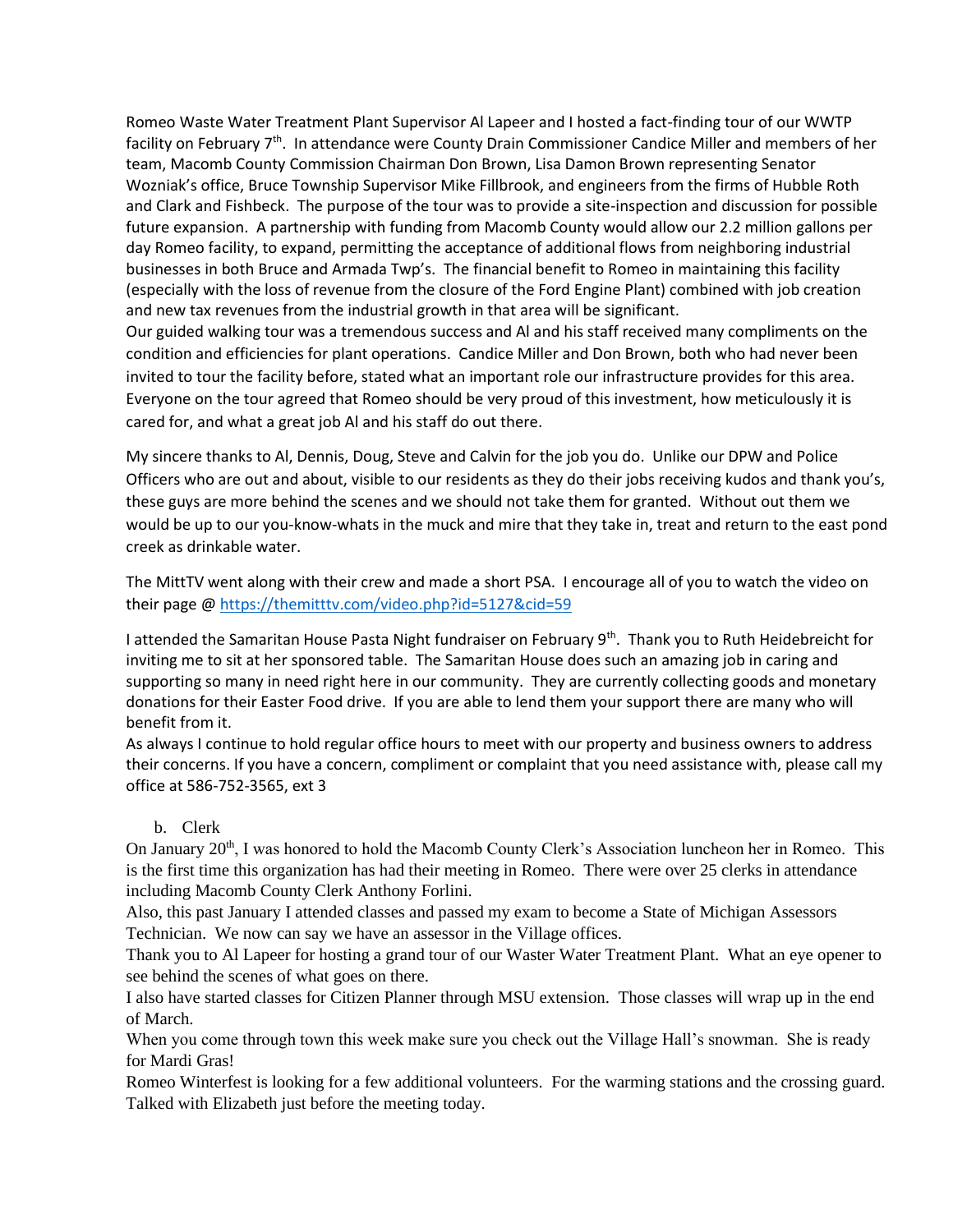- c. Treasurer Told the trustees that she had sent out an email prior to the meeting in regard to the audit report. Received approval of computerized tax roll from Department of Treasury
- d. Trustees

Trustee Poznanski – Received Master Citizen Planner Certification. Did some training with the MML. Hosted Trustee Talk with Trustee Fowler last week. Attended the February 7<sup>th</sup> Special Meeting and was disappointed.

Trustee Hart – Had the pleasure of attending tree board meeting. Addressed Trustee Poznanski's concern about Open Meetings Violation.

Trustee Parker – Expressed frustration about not being able to open files on his computer. Trustee Fowler – FOIA request from marihuana license applicants are coming.

e. Ex-Officio Planning Commission – No meeting in February.

### **7. Committee Reports**

a. Bruce Sewer Capacity Subcommittee – No update

## **8. UNFINISHED BUSINESS:**

a. Payment In Lieu of Parking Ordinance

**MOTION by Hart second by Bartholomew to approve the ordinance amendments as drafted AYES: All NAYS: None**

**Motion carried.** 

b. Romeo Village Treasurer and Clerk Positions

**MOTION by Malzahn second by Parker to table this topic until further discussion AYES: Malzahn, Parker, Hart, Edwards, Bartholomew NAYS: Poznanski, Fowler Motion carried.** 

c. Friends of the Village of Romeo Park

**MOTION by Poznanski second by Fowler to direct the Village President to contact the chair of the Friends of the Village Park Inc., and respectfully request all the Ford Fund monies be passed on to the Village Romeo post haste AYES: Poznanski, Fowler, Parker**

**NAYS: Edwards, Bartholomew, Hart, Malzahn Motion failed.** 

**MOTION by Bartholomew second by Edwards to approve President Malzahn to send letter of correspondence to the Ford Fund as drafted AYES: Bartholomew, Edwards, Hart, Malzahn NAYS: Parker, Fowler, Poznanski Motion carried.**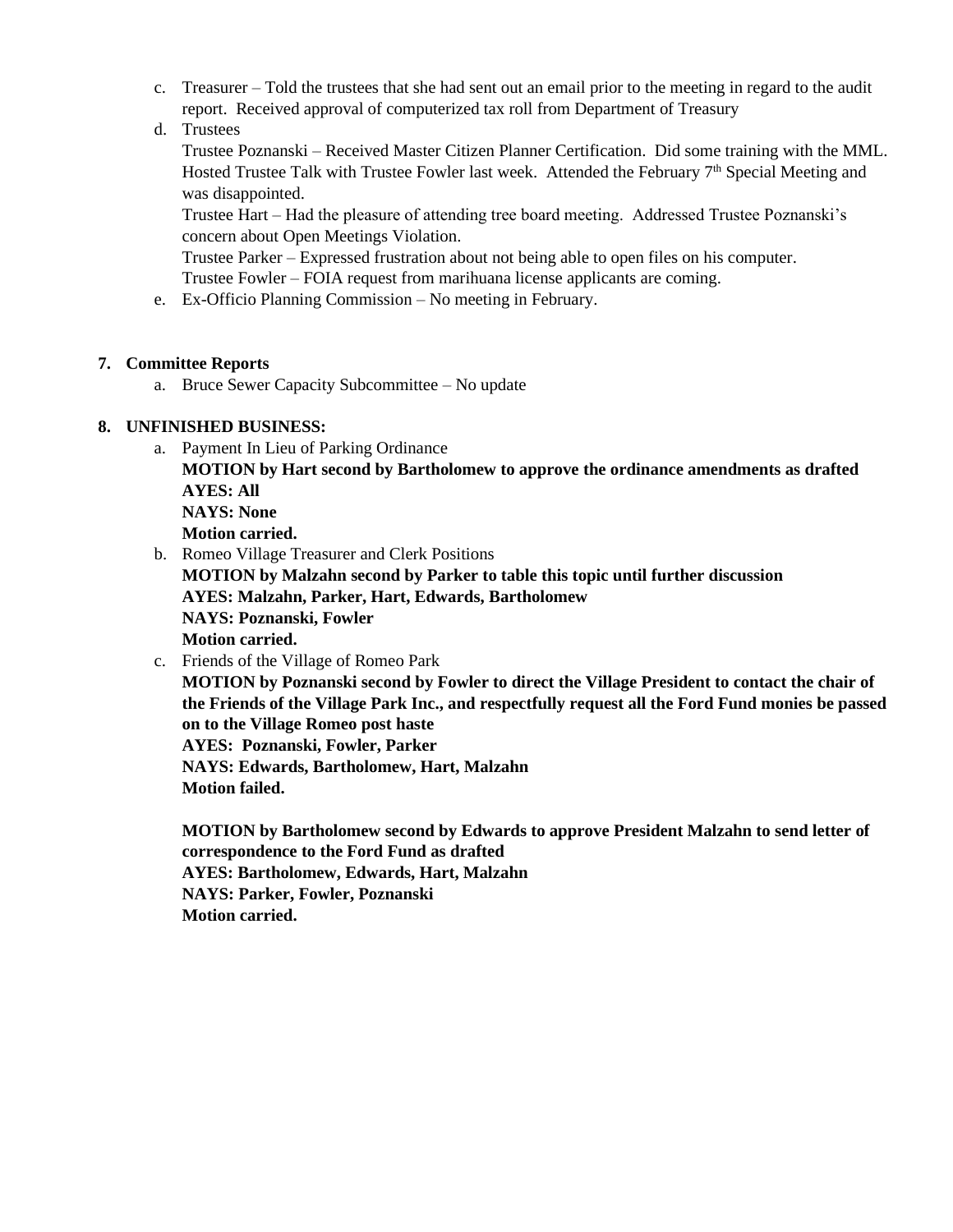#### **9. NEW BUSINESS:**

a. Annual Community Development Block Grant Distributions

| <b>CDBG</b> Funds Granted   | <b>REQUESTING</b> | <b>AWARDED</b> |
|-----------------------------|-------------------|----------------|
| <b>CHORE</b>                | \$500.00          | \$500.00       |
| <b>MCREST</b>               | \$3780.00         | \$750.00       |
| <b>Samaritan House</b>      | \$1000.00         | \$700.00       |
| <b>Care House</b>           | \$1800.00         | \$250.00       |
| <b>Interfaith Volunteer</b> | \$148.00          | \$100.00       |
| Caregivers                  |                   |                |
| <b>Turning Point</b>        | \$1000.00         | \$200.00       |
| Total:                      | \$7728.00         | \$2500.00      |

**MOTION by Edwards second by Fowler to approve the CDBG allocation as presented AYES: Edwards, Fowler, Parker, Bartholomew, Poznanski, Hart, Malzahn NAYS: None Motion carried.** 

b. Younger's Tavern Special Even Permit

**MOTION by Fowler second by Hart to approve the Special Event Permit for Younger's Tavern for St Patrick's Day AYES: All** 

**NAYS: None**

**Motion carried.**

c. Business District Resolution

**MOTION by Hart second by Bartholomew to approve the resolution as written declaring the boundaries of the DDA as a "Business District" for the purposes of establishing the speed limit as 25 mph**

**AYES: All NAYS: None Motion carried.** 

d. Washington Township Water Service Agreement

**MOTION by Bartholomew second by Edwards to authorize President Malzahn to execute the agreement as submitted**

**AYES: All NAYS: None Motion carried.** 

e. Special Meeting dates

Board discussed dates for an upcoming Special Meeting.

f. Parks and Rec Proposal (Added item)

**MOTION by Poznanski second by Edwards to approve the Parks and Rec proposal as written AYES: All** 

**NAYS: None**

**Motion carried.** 

g. Audit Report (Added item by Trustee Poznanski)

Treasurer discussed audit reports that she emailed out to the Trustees prior to the meeting. Copies of these reports were not available to the public from the Treasurer. No board action was taken.